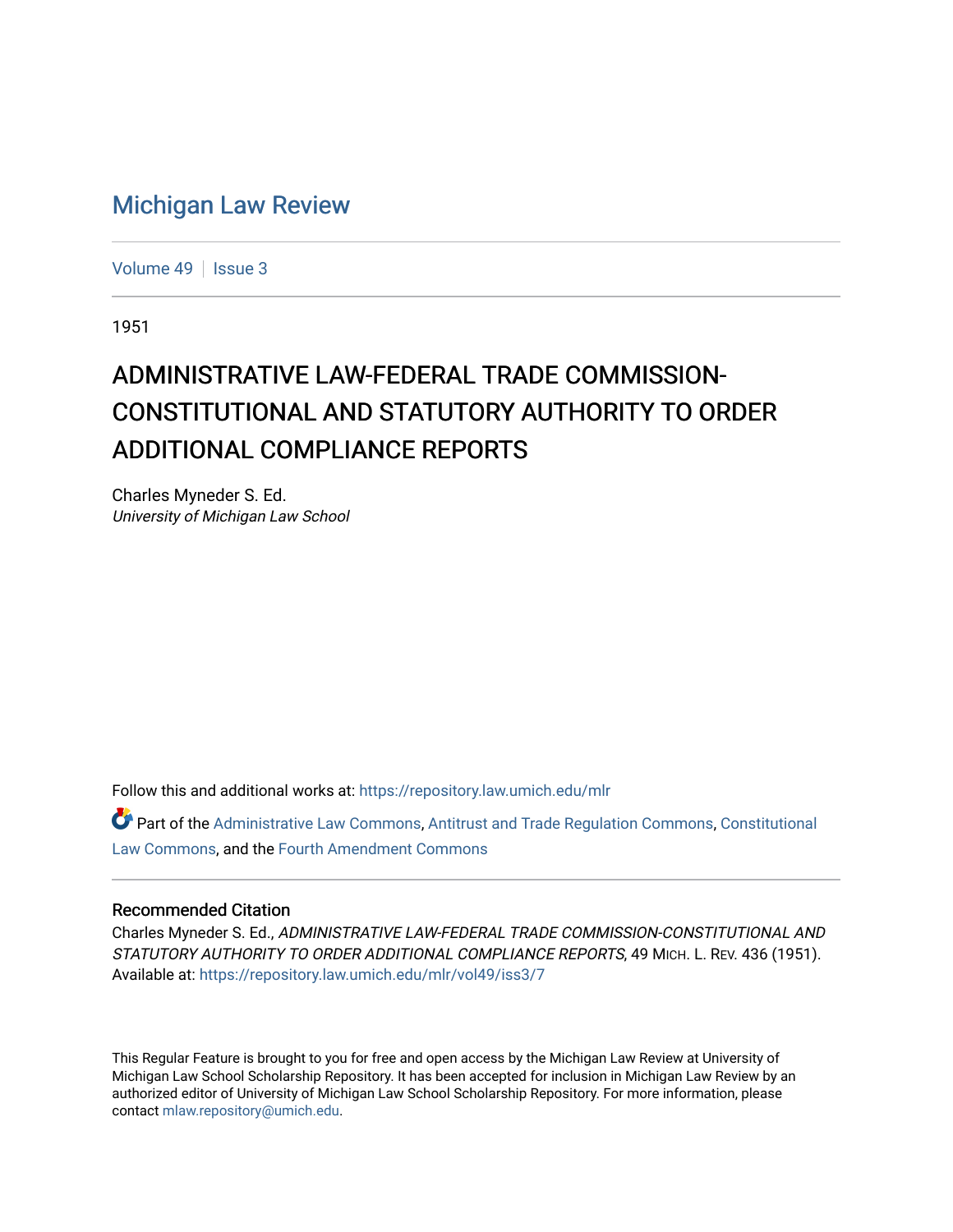## RECENT DECISIONS

ADMINISTRATIVE LAW-FEDERAL TRADB CoMMISSION-CONSTITUTIONAL AND STATUTORY AUTHORITY TO ORDER ADDITIONAL COMPLIANCE REPORTS-Proceeding under section 5 of its organic act,<sup>1</sup> the Federal Trade Commission issued an order requiring defendants to cease and desist from engaging in certain trade practices. The court of appeals, in its decree affirming the order, directed compliance reports to be filed with the commission within a specified time, reserving jurisdiction to enter further orders.<sup>2</sup> Four years after the compliance reports were filed, the commission, on its own motion, ordered additional reports to show continued compliance. Defendants refused to report, challenging the authority of the commission to issue the order. The district court dismissed suit by the commission for mandatory injunction and penalties,<sup>3</sup> and the court of appeals affumed.4 On certiorari to the United States Supreme Court, *held,* reversed. The commission's order was authorized by the Federal Trade Commission Act and did not violate the constitutional prohibition against unreasonable searches and seizures. *United States v. Morton Salt Co.,* \_338 U.S. 632, 70 S.Ct. 357 (1950).

Historically, the efforts of Congress to endow administrative agencies with broad powers of investigation have come into collision with (I) the constitutional barrier of the searches and seizures provision of the Fourth Amendment<sup>5</sup> and (2) the reluctance of courts to acknowledge the statutory grant of power. 6 The principal case, in resolving a doubtful question of statutory power7 in favor of the Federal Trade Commission, exemplifies the tremendous change in recent years away from restrictive interpretation. The case also illustrates the disappearance of many of the earlier constitutional limitations on the power of inquiry. Formerly, it was thought that administrative agencies-like the courts-were restricted in compelling the production of records and reports to instances where there

138 Stat. L. 717 (1914), as amended 52 Stat. L. Ill, 1028 (1938), 15 U.S.C. (1946) §41 et seq.

<sup>2</sup>Salt Producers Assn. v. FfC, (7th Cir. 1943) 134 F. (2d) 354.

s United States v. Morton Salt Co., (D.C. ID. 1948) 80 F. Supp. 419

<sup>4</sup>United States v. Morton Salt Co., (7th Cir. 1949) 174 F. (2d) 703.

5 The doctrine that the compulsory production of books and records may be an unconstitutional search and seizure has its roots in Boyd v. United States, 116 U.S. 616, 6 S.Ct. 524 (1886), where the statement was unnecessary to the decision of the case. Hale v. Henkel, 201 U.S. 43, 26 S.Ct. 370 (1906), gave substance to the Boyd dictum. A recent case, Oklahoma Press Pub. Co. v. Walling, 327 U.S. 186, 66 S.Ct. 494 (1946), in stating, at 195, that a subpoena duces tecum presents "no question of actual search and seizure," established a distinct, and relaxed, standard of Fourth Amendment protection for corporate books and records summoned by orderly process.

<sup>6</sup>Harriman v. ICC, 211 U.S. 407, 29 S.Ct. 115 (1908). Cf. Smith v. ICC, 245 **U.S.**  33, 38 S.Ct. 30 (1917).

<sup>7</sup>Specifically, the statutory question was whether the authorization of the commission to order reports, as granted in §6 (a) and (b), is limited to general economic surveys or extends to reports of continued compliance with orders issued under §5. The problems of interpretation are treated in a note in 17 GEo. WASH. L. REv. 246 (1949).